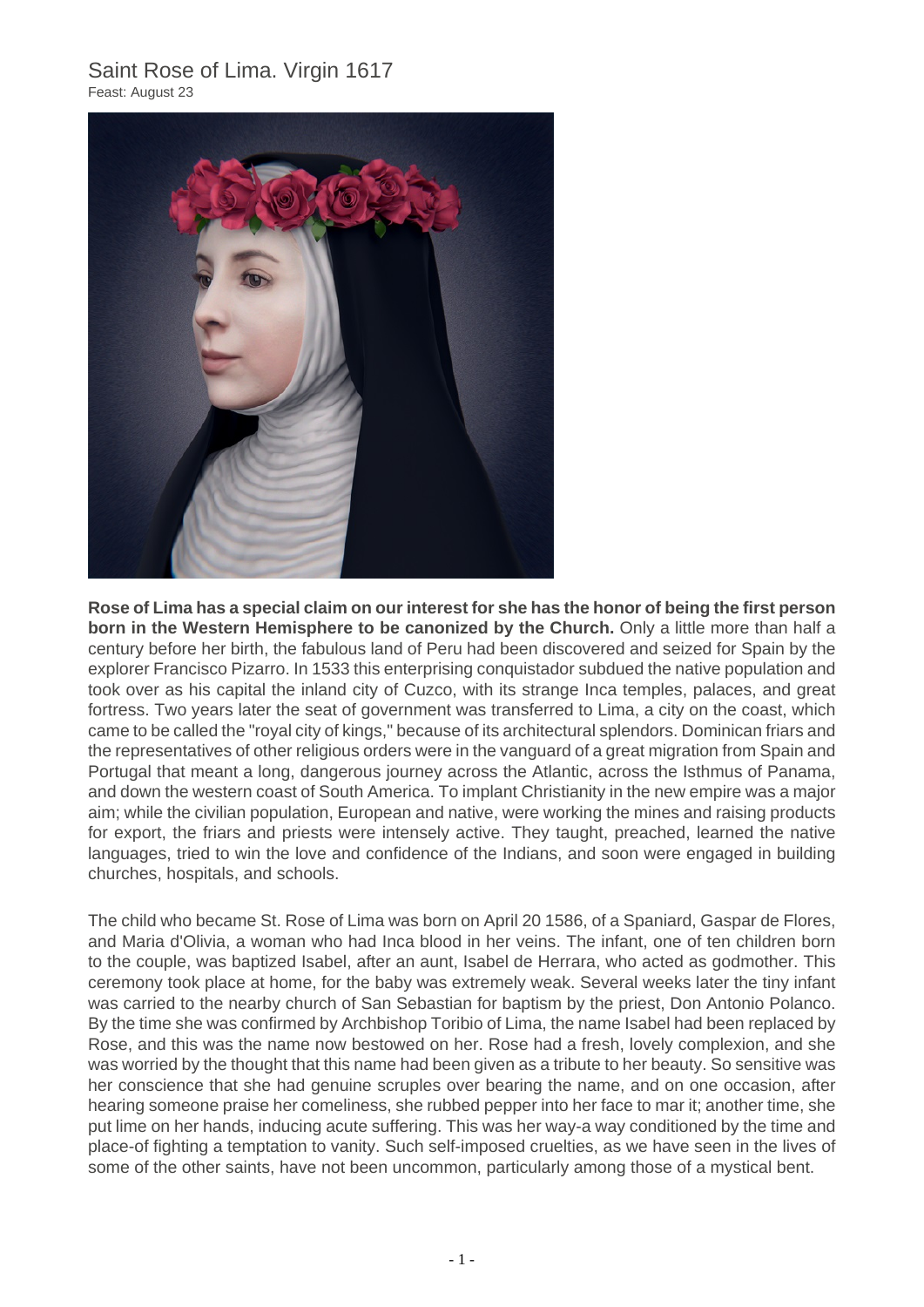Rose seems to have taken for her model St. Catherine of Siena, and, like the earlier saint, she experienced so ardent a love of God whenever she was in the presence of the Blessed Sacrament that exaltation completely filled her soul. Yet Rose was not without a practical side. Her father had been well-to-do, but when he lost money in mining ventures, the family's fortunes reached a very low ebb. Rose helped out by selling her fine needlework; she also raised beautiful flowers and these too were taken to market. One of her brothers, Ferdinand, was sympathetic and understanding toward this sister who was so markedly "different." As she grew to maturity, her parents were anxious to have Rose marry, and indeed there were several worthy aspirants for her hand. Rose did not wish marriage, and, to end the arguments and offers, she joined the Third Order of St. Dominic, donned the habit, and took a vow of perpetual virginity.

For many years Rose lived virtually as a recluse. There was a little hut in the family garden, and this she used as an oratory. She often wore on her head a circlet of silver studded on the inside with sharp points, in memory of the Lord's crown of thorns. Other forms of penitence which she inflicted on her body were floggings, administered three times daily, the wearing of a hair shirt, and the dragging of a heavy, wooden cross about the garden. She rubbed her lips with gall and often chewed bitter herbs to deaden the sense of taste. Both eating and sleeping were reduced to a minimum. Naturally her health was affected, but the physical disorders which resulted from this regime-stomach ailments, asthma, rheumatism, and fevers-were suffered uncomplainingly. This manner of life offended her family, who preferred their daughter to follow the more conventional and accepted ways of holiness. Finally, when Rose began to tell of visions, revelations, visitations, and voices they deplored her penitential practices more than ever. She endured their disapproval and grew in spiritual fortitude.

In spite of the rigors of her ascetic life, Rose was not wholly detached from happenings around her, and her awareness of the suffering of others often led her to protest against some of the practices of the Spanish overlords. In the new world, the discovery of unbelievable mineral resources was doing little to enrich or ennoble the lives of the Peruvian natives. The gold and silver from this land of El Dorado was being shipped back to strengthen the empire and embellish the palaces and cathedrals of Old Spain, but at its source there was vice, exploitation, and corruption. The natives were oppressed and impoverished, in spite of the missionaries' efforts to alleviate their miseries and to exercise a restraining hand on the governing class. Rose was cognizant of the evils, and spoke out against them fearlessly. Sometimes she brought sick and hungry persons into her own home that she might better care for them.

For fifteen years Rose bore the disapproval and persecution of those close to her, as well as the more severe trial of desolation of soul. At length an examination by priests and physicians was indicated, and this resulted in the judgment that her experiences were indeed supernatural. Rose's last years were passed in the home of a government official, Don Gonzalo de Massa. During an illness towards the end of her life, she was able to pray, "Lord, increase my sufferings, and with them increase Thy love in my heart." This remarkable woman died on August 25, 1617, at the age of thirty-one.

Not until after her death was it known how widely her beneficent influence had extended, and how deeply venerated she was by the common people of Lima. When her body was borne down the street to the cathedral, a great cry of mourning arose from the crowd. For several days it was impossible to perform the ritual of burial on account of the great press of sorrowing citizens around her bier. She was finally laid to rest in the Dominican convent at Lima. Later, when miracles and cures were being attributed to her intervention, the body was transferred to the church of San Domingo. There it reposes today in a special chapel. Rose of Lima was declared patroness of South America and the Philippines; she was canonized by Pope Clement in 1671, August 30 being appointed her feast-day. This holy woman is highly honored in all Spanish-American countries. The emblems associated with her are an anchor, a crown of roses, and a city.